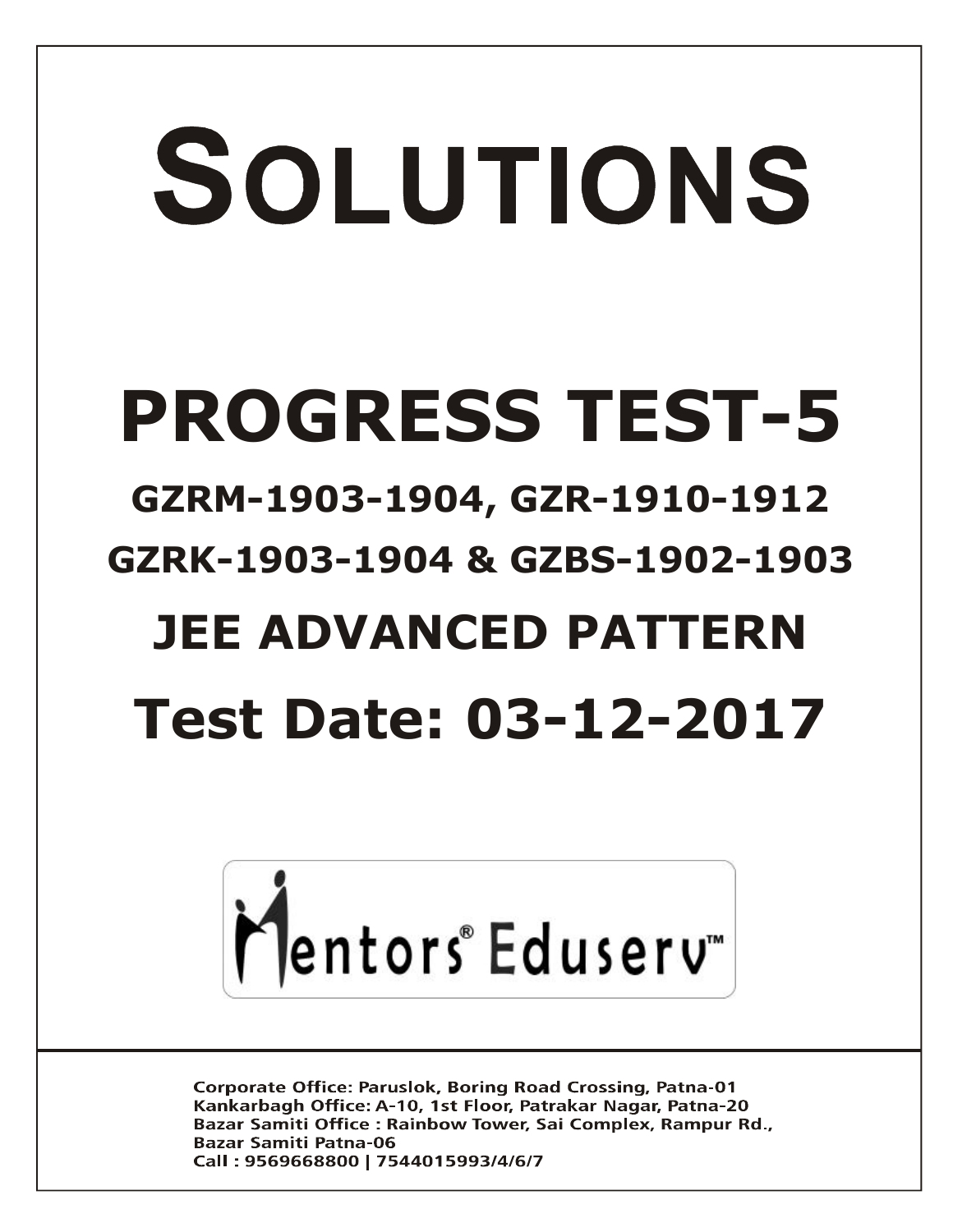## **PHYSICS**

#### **1. (B)**

Angle between  $\vec{a}$  and  $\vec{p}$  is :

$$
\vec{p} = 73.73^{\circ}
$$
\n
$$
\vec{a} = \cos^{-1} \frac{\vec{a} \cdot \vec{p}}{|\vec{a}||\vec{p}|}
$$
\n
$$
= \cos^{-1} \left\{ \frac{32 - 18}{\sqrt{(16 + 9)\sqrt{(64 + 36)}}} \right\}
$$
\n
$$
= \cos^{-1} \left( \frac{14}{50} \right)
$$

Clearly both are not perpendicular, hence accelerated circular motion

**2. (C)** tan  $\theta$  = t c a a  $\mathbb{R}^3$ t c a  $\frac{a_c}{a}$  = tan 30° = **3. (D)**  $\frac{\Delta \ell}{\epsilon}\times 100$  $\setminus$  $\frac{\Delta V}{V} \times 100 = 3 \left( \frac{\Delta \ell}{\ell} \times 100 \right)$ V  $\ell$  $\ell$ **4. (B)**  $a_A = 6a_B$ t a  $\overline{\phantom{a}}$ c a ÷ a  $\overline{ }$  $\theta$ 

$$
a_{\rm B} = \frac{a_{\rm A}}{6} = \frac{12 \text{m/s}^2}{6} = 2 \text{m/s}^2
$$

**5. (B)**

Work done depends upon frame of reference.

3 1

> J J

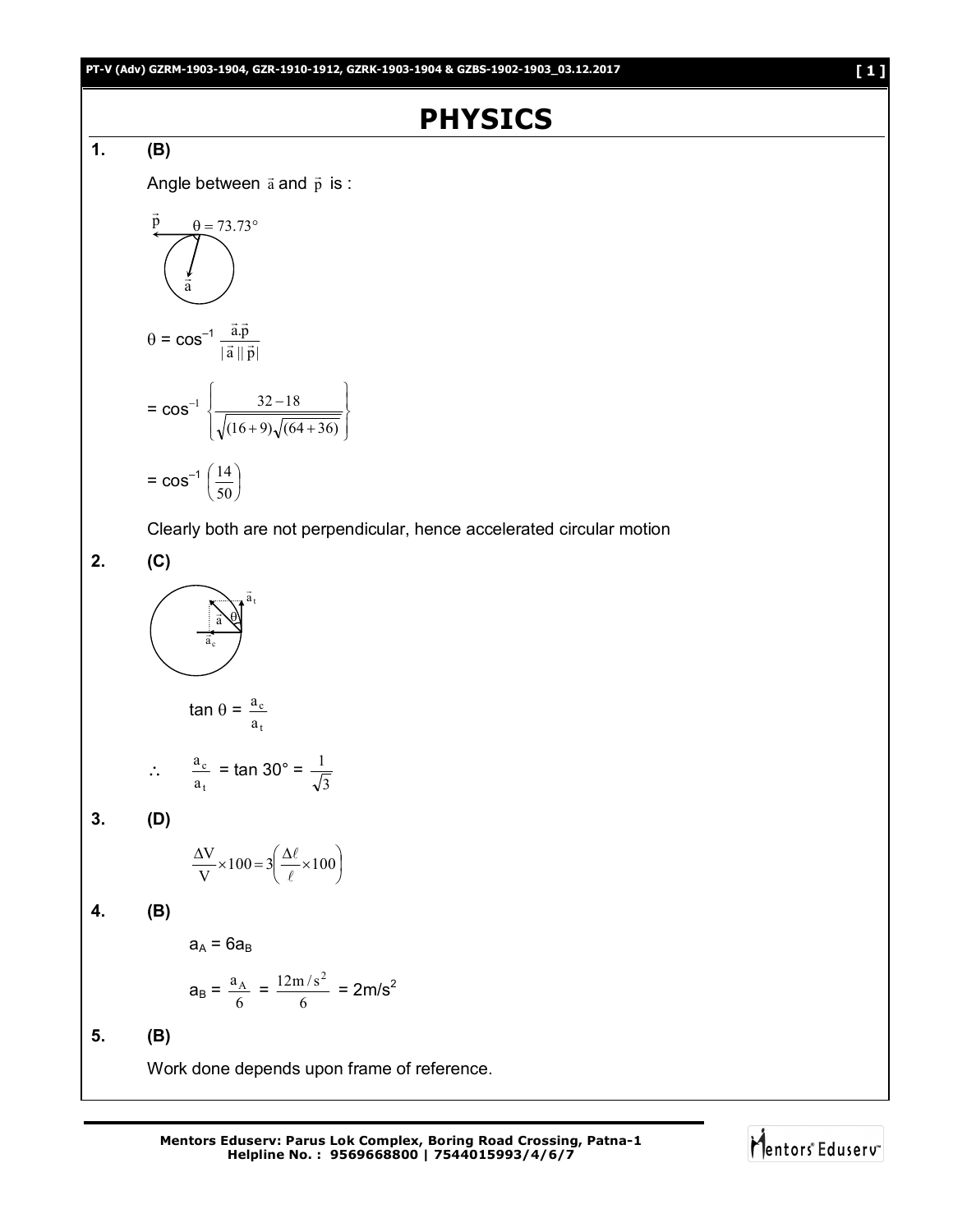6. 
$$
a = -s
$$
,  $v \frac{dv}{ds} = -s$ ,  $\int_{v_0}^{0} v dv = -\int_{0}^{s} s ds$ ,  $\frac{v_0^2}{2} = \frac{s^2}{2} \Rightarrow s = v_0$   
\n $\therefore$  (B)  
\n  
\n7. (B)  
\n  
\n $\frac{1}{\sqrt{25}}$   
\n $\frac{1}{\sqrt{25}}$   
\n $\frac{1}{\sqrt{25}}$   
\n $\frac{1}{\sqrt{25}}$   
\n $\frac{1}{\sqrt{25}}$   
\n $\frac{1}{\sqrt{25}}$   
\n $\frac{1}{\sqrt{25}}$   
\n $\frac{1}{\sqrt{25}}$   
\n $\frac{1}{\sqrt{25}}$   
\n $\frac{1}{\sqrt{25}}$   
\n $\frac{1}{\sqrt{25}}$   
\n $\frac{1}{\sqrt{25}}$   
\n $\frac{1}{\sqrt{25}}$   
\n $\frac{1}{\sqrt{25}}$   
\n $\frac{1}{\sqrt{25}}$   
\n $\frac{1}{\sqrt{25}}$   
\n $\frac{1}{\sqrt{25}}$   
\n $\frac{1}{\sqrt{25}}$   
\n $\frac{1}{\sqrt{25}}$   
\n $\frac{1}{\sqrt{25}}$   
\n $\frac{1}{\sqrt{25}}$   
\n $\frac{1}{\sqrt{25}}$   
\n $\frac{1}{\sqrt{25}}$   
\n $\frac{1}{\sqrt{25}}$   
\n $\frac{1}{\sqrt{25}}$   
\n $\frac{1}{\sqrt{25}}$   
\n $\frac{1}{\sqrt{25}}$   
\n $\frac{1}{\sqrt{25}}$   
\n $\frac{1}{\sqrt{25}}$   
\n $\frac{1}{\sqrt{25}}$   
\n $\frac{1}{\sqrt{25}}$   
\n $\frac{1}{\sqrt{25}}$   
\n $\frac{1}{\sqrt{25}}$   
\n $\frac{1}{\sqrt{25}}$   
\n $\frac{1}{\sqrt{25}}$   
\n $\frac{1}{\sqrt{25}}$ 

Mentors<sup>®</sup> Eduserv<sup>®</sup>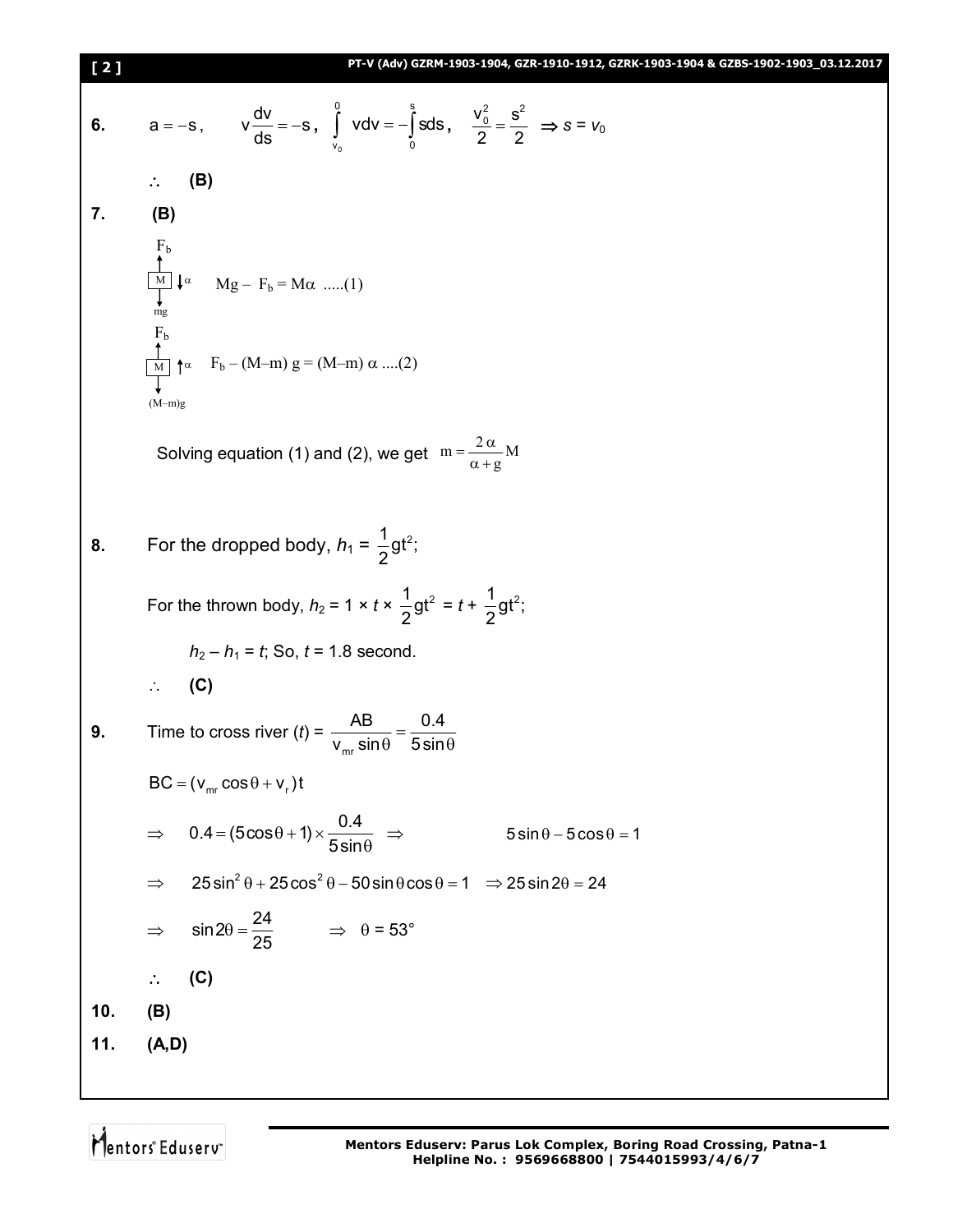#### **PT-V (Adv) GZRM-1903-1904, GZR-1910-1912, GZRK-1903-1904 & GZBS-1902-1903\_03.12.2017 [ 3 ]**

| 12. | (B, C, D) |
|-----|-----------|
|     |           |

- **13. (A,D)**
- **14. (A,B,C)**

**At A :**

$$
A \overbrace{\bigwedge^{N_A}_{mg}}
$$

$$
mg - N_A = \frac{mv^2}{r_A}
$$

$$
N_A = mg - \frac{mv^2}{r_A}
$$

$$
\mathsf{At}\,\mathsf{B}:
$$

$$
B
$$

$$
N_B - mg = \frac{mv^2}{r_B}
$$

$$
N_B = mg + \frac{mv^2}{r_B}
$$

$$
\mathsf{At}\ \mathsf{C}:
$$

$$
N_C = mg - \frac{mv^2}{r_C}
$$

#### **At D :**

$$
N_{D} = mg + \frac{mv^{2}}{r_{D}}
$$
  
From figure  $r_{B} < r_{D}$   
hence  $N_{B} > N_{D}$   
Hence  $N_{B}$  is greatest  
 $r_{C} < r_{A}$   
 $N_{C} < N_{A}$ 

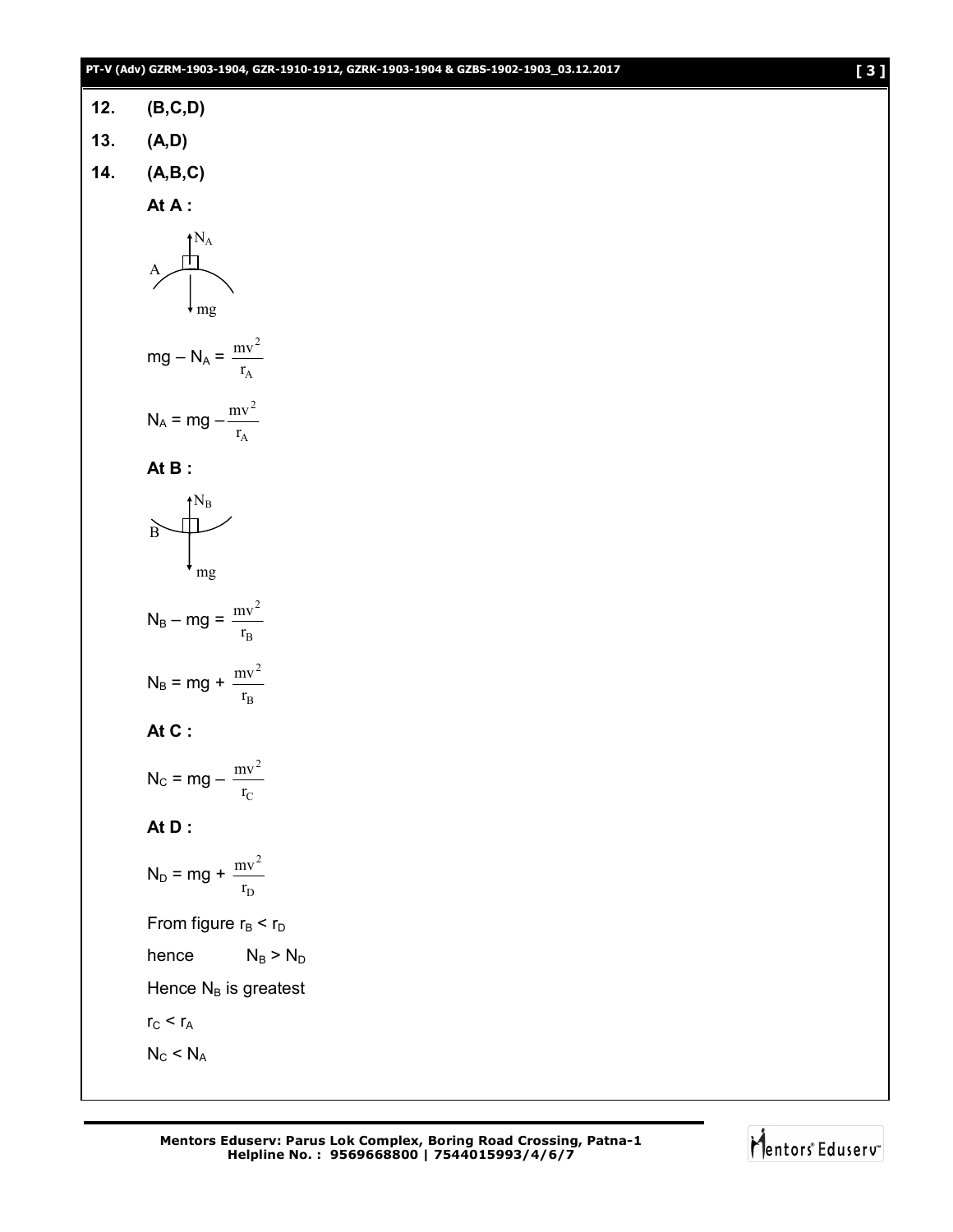|     | Hence $N_c$ is least                                     |                               |                     |
|-----|----------------------------------------------------------|-------------------------------|---------------------|
|     | At A & C; $N_A$ < mg                                     |                               |                     |
|     | $N_c$ < mg                                               |                               |                     |
|     | At B & D; $N_B > mg$                                     |                               |                     |
|     | $N_D > mg$                                               |                               |                     |
| 15. | (A,B,C,D)                                                |                               |                     |
|     | $x = \alpha t^2 - \beta t^3$                             |                               |                     |
|     | for $x = 0$ , $\alpha t^2 - \beta t^3 = 0$               |                               |                     |
|     | $\therefore$ $t = \frac{\alpha}{\beta}$ .                |                               |                     |
|     | $\frac{dx}{dt} = 2\alpha t - 3 \beta t^2$                |                               |                     |
|     | Particle at rest $v = 0$                                 |                               |                     |
|     | $2\alpha t - 3\beta t^2 = 0$                             |                               |                     |
|     | $t = \frac{2}{3} \frac{\alpha}{8}$                       |                               |                     |
|     | $\frac{d^2x}{dt^2} = 2\alpha - 6\beta t$                 |                               |                     |
|     | $a = 2\alpha$ , at $t = 0$ , $v = 0$<br>at $t = 0$       |                               |                     |
|     | for no net force, $(a = 0)$                              |                               |                     |
|     | $2\alpha - 6\beta t = 0$ , $t = \frac{\alpha}{3\beta}$ . |                               |                     |
| 16. | (2)                                                      |                               |                     |
|     | Solving from the frame of the elevator                   | $\boxed{m_2}$ $\downarrow$ a' | $\boxed{m_1}$ † 2a' |
|     | $m_2g + m_2a - 2T = 2m_2a'$                              | $m_2g + m_2a$                 | $m_1g + m_1a$       |
|     | $T - m_1 g - m_1 a = 2 m_1 a'$                           |                               |                     |
|     | $a'=0$                                                   |                               |                     |
| 17. | (2)                                                      |                               |                     |
|     | $av = constant$                                          |                               |                     |
|     |                                                          |                               |                     |

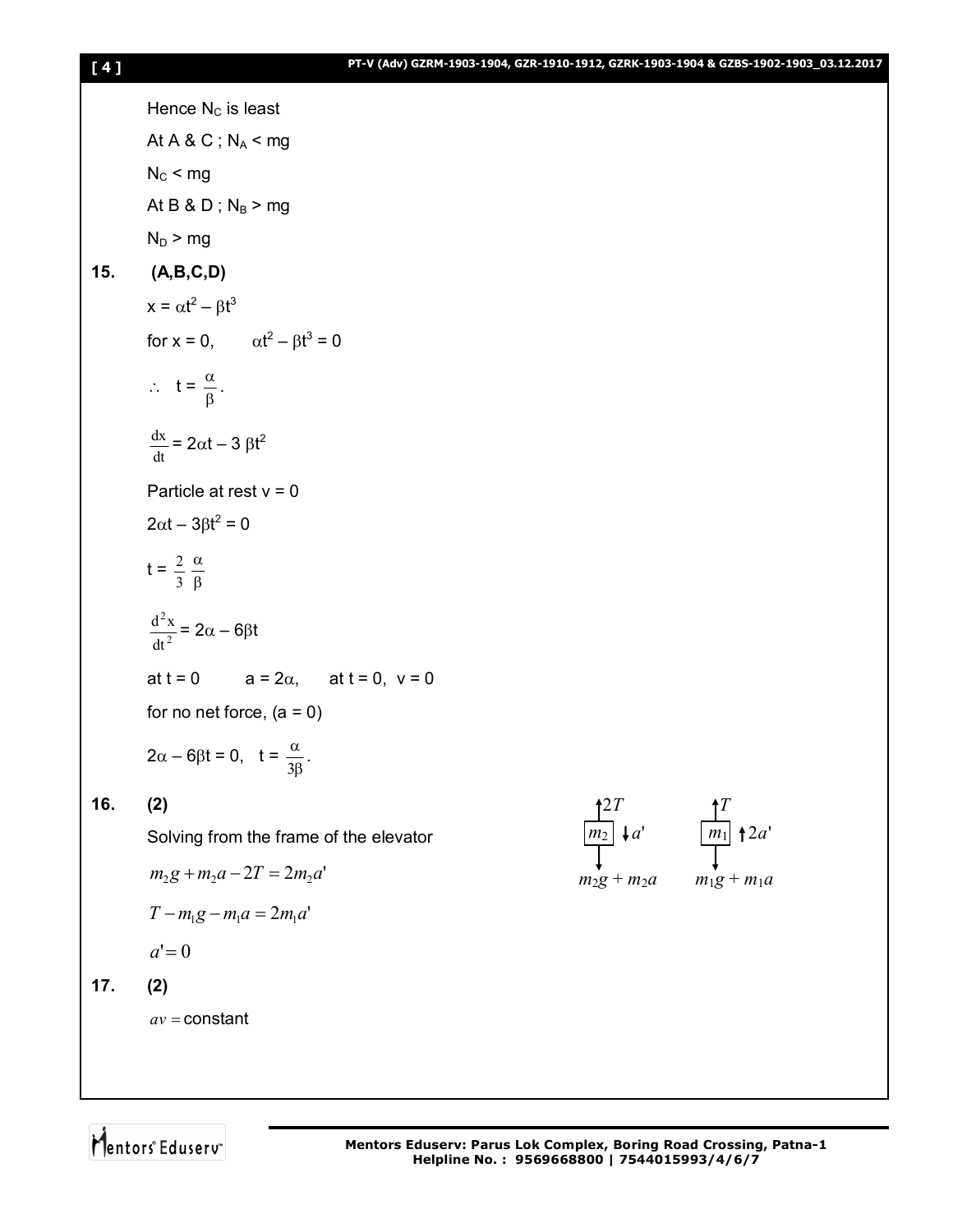#### **PT-V (Adv) GZRM-1903-1904, GZR-1910-1912, GZRK-1903-1904 & GZBS-1902-1903\_03.12.2017 [ 5 ]**

$$
\Rightarrow \frac{dv}{dt}v = k
$$
  

$$
\int_0^v v dv = \int_0^t k dt
$$
  

$$
\Rightarrow \frac{v^2}{2} = kt
$$
  

$$
\Rightarrow v \propto \sqrt{t}
$$

**18. (5)**

 $10 - v \cos 60^\circ = 0$ 

$$
\therefore H = \frac{v^2 \sin^2 60^\circ}{2g} = 15 \text{ m}
$$

#### **19. (5)**

$$
R = \frac{v^2}{\mu g} = \frac{5 \times 5}{0.5 \times 10} = 5 \text{ m}
$$

#### **20. (4)**

 $F \propto v^a$ 

$$
f_{\rm{max}}
$$

 $\propto \rho^b$  $\propto$  A $^{\rm c}$ 

 $\Rightarrow$  F = k  $v^a \rho^b A^c$  k : dimensional constant.

By dimension analysis a = 2  $\Rightarrow$  F  $\propto$  v<sup>2</sup>.

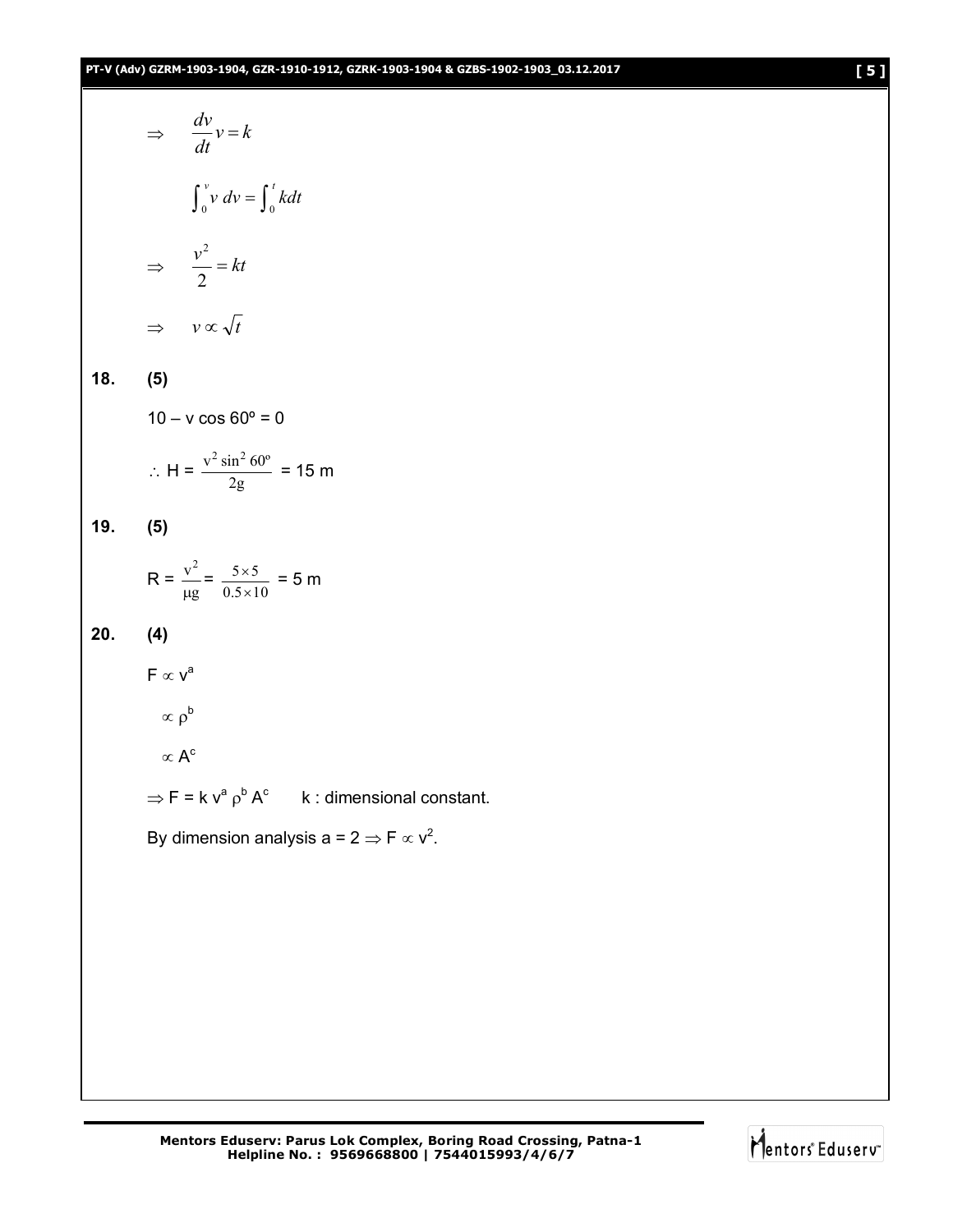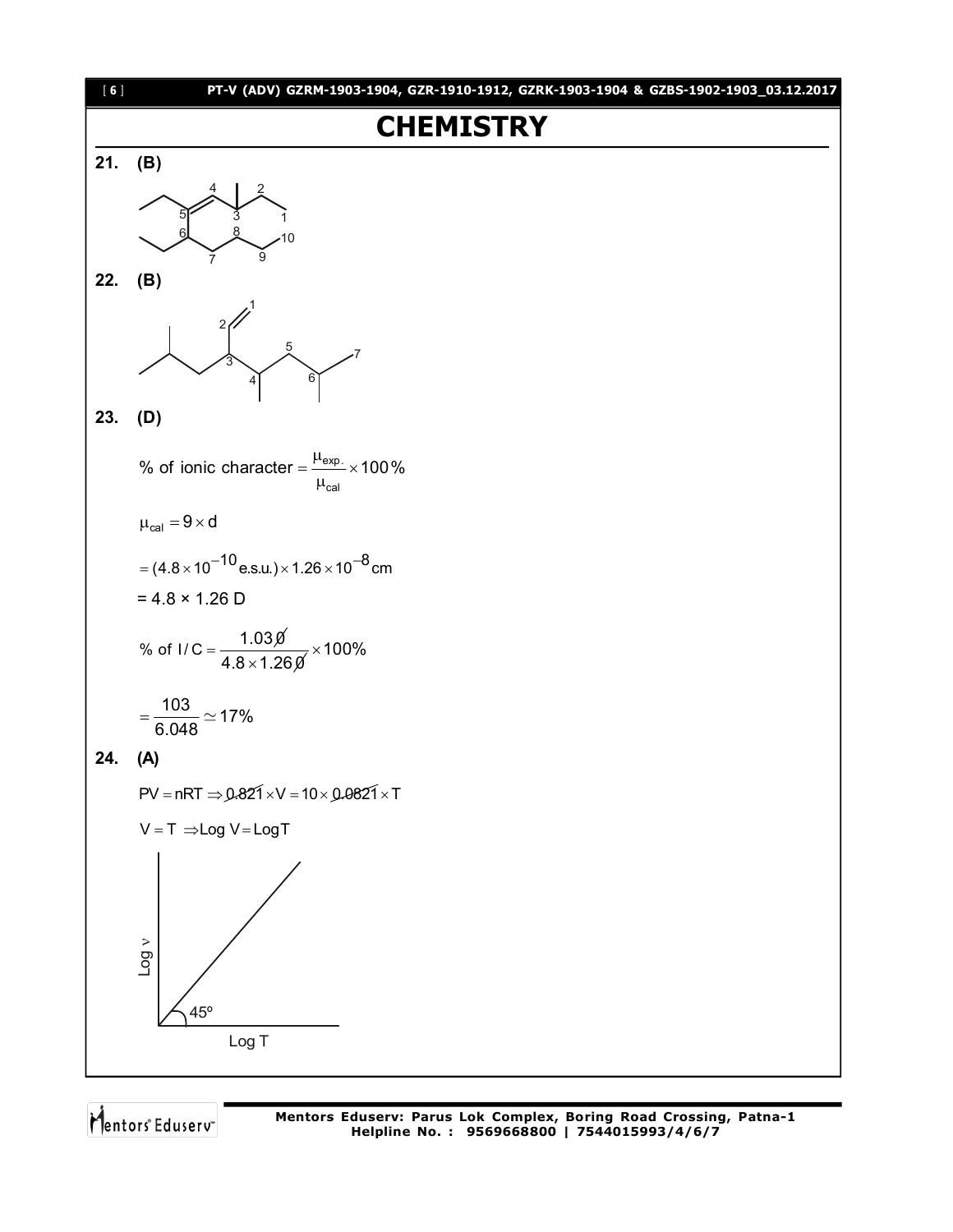#### **PT-V (ADV) GZRM-1903-1904, GZR-1910-1912, GZRK-1903-1904 & GZBS-1902-1903\_03.12.2017** [ **7** ]

**25. (B)**

$$
\begin{array}{ccc}\n & O_2, & O_2^+ & O_2^- & O_2^{-2} \\
\text{Total V.E} = 12, & 11, & 13, & 14 \\
 & \text{BiO} = 2, & 2.5 & 1.5, & 1\n\end{array}
$$

so bond strength =  $= O_2^+ > O_2 > O_2^- > O_2^{-2}$ 

### **26. (A)**

Total number of spectral lines given by

$$
\frac{1}{2}\left[n-1\right]\times n=15;\quad \therefore\quad n=6
$$

Thus, electron is excited upto  $6<sup>th</sup>$  energy level from ground state. Therefore,

$$
\frac{1}{\lambda} = R_{H} \left[ \frac{1}{1^{2}} - \frac{1}{n^{2}} \right] = 109737 \times \frac{35}{36};
$$

 $\lambda = 9.373 \times 10^{-6}$  cm =  $937.3$  Å

**27. (A)**

$$
E_n = \frac{I.E. + E_A}{2}
$$
 (Here I.E. & E<sub>A</sub> in  $ev/atom$ )

$$
E_n = \frac{IE. + E_A}{540} KJ/mol
$$

**28. (D)**

Let mole fraction of O2 is x

$$
40 = 32 \times x + 80 (1 - x)
$$

or  $x = 5/6$ 

a : b = x : (1 - x) = 
$$
\frac{5}{6}
$$
 :  $\frac{1}{6}$ 

when ratio is changed

$$
M_{\text{mixture}}=32\times\frac{1}{6}+80\times\frac{5}{6}=72
$$

**29. (C)**

$$
\biguparrow_{\mathsf{entors}^*\mathsf{Eduserv}^*
$$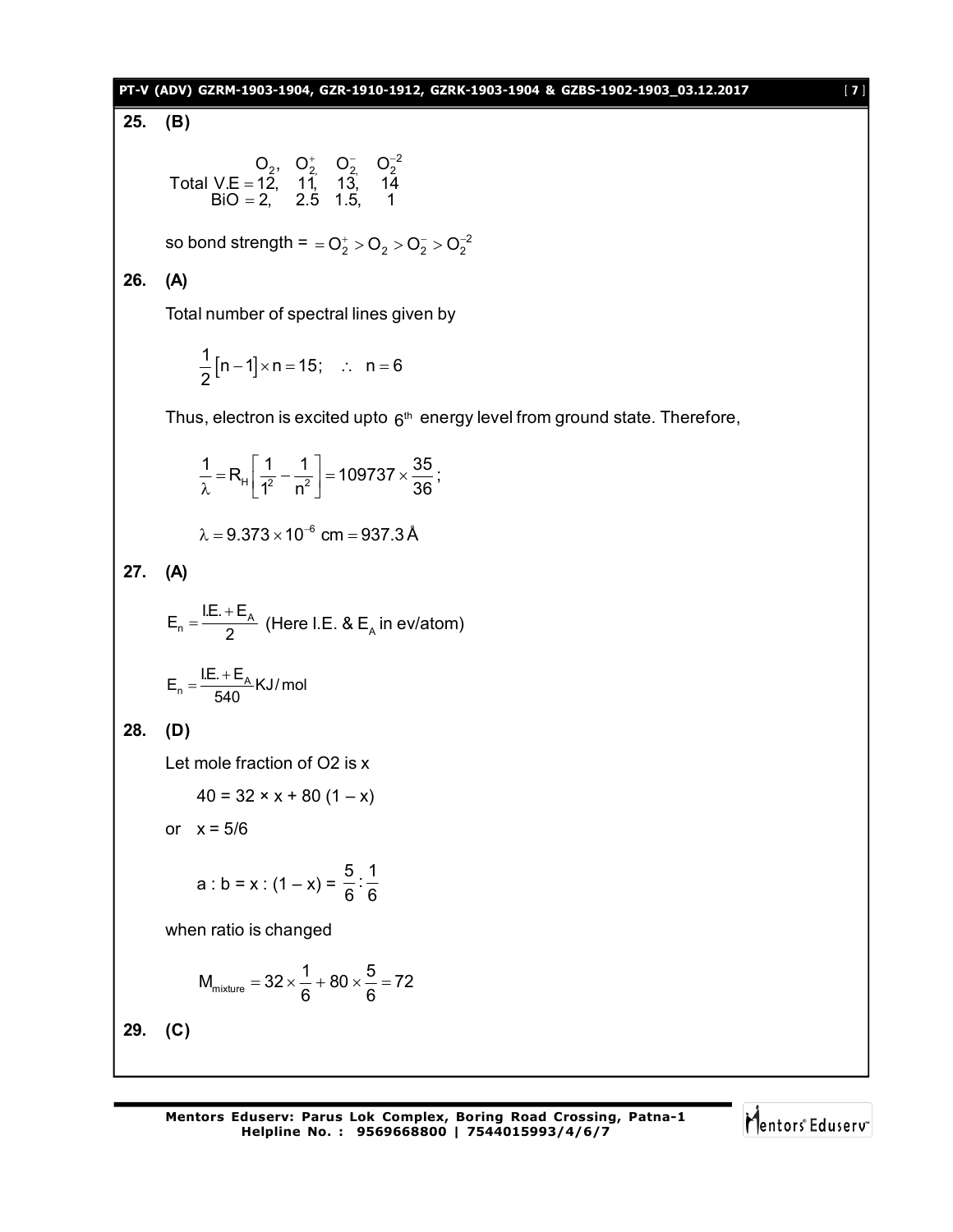

## **30. (C)**

H<sub>2</sub>O(ℓ) → H<sub>2</sub>O(g)  
\n0.0006 g/ml  
\nV = 1L = 1000 mL  
\nw = 0.6g  
\n
$$
\frac{0.6}{18}
$$
 mole  
\nmole of H<sub>2</sub>O(ℓ) = 0.6 / 18; w<sub>H<sub>2</sub>O</sub> =  $\frac{0.6}{18}$  × 18 = 0.6g  
\n⇒ v<sub>H<sub>2</sub>O</sub> = 0.6 mL  
\n31. (A,B,D)

- (A) Hybridisation is the mixing of atomic orbital prior to their combing into molecularorbital
- (B) Sp<sup>3</sup>d<sup>2</sup> octahedral  $Sp<sup>3</sup>d<sup>2</sup>$ Q=90º L L L L L L M (C) a a a a a M Trigonal bipyramidal (Sp<sup>3</sup>d)  $(D)$   $\left\lfloor \right.$  M $\left\lfloor \right.$  Regular octahedral Sp<sup>3</sup>d<sup>2</sup> a a a a a a M **32. (A, B)** (A) Et 1 2 3 5 3-Methylpent-1-ene  $(B)$  CH<sub>3</sub> — CH<sup>3</sup>CH—CH<sub>3</sub>  $C_2H_5$  $\mathsf{C_2H_5}$ 2 3 4 6 3,4-Dimethylhexane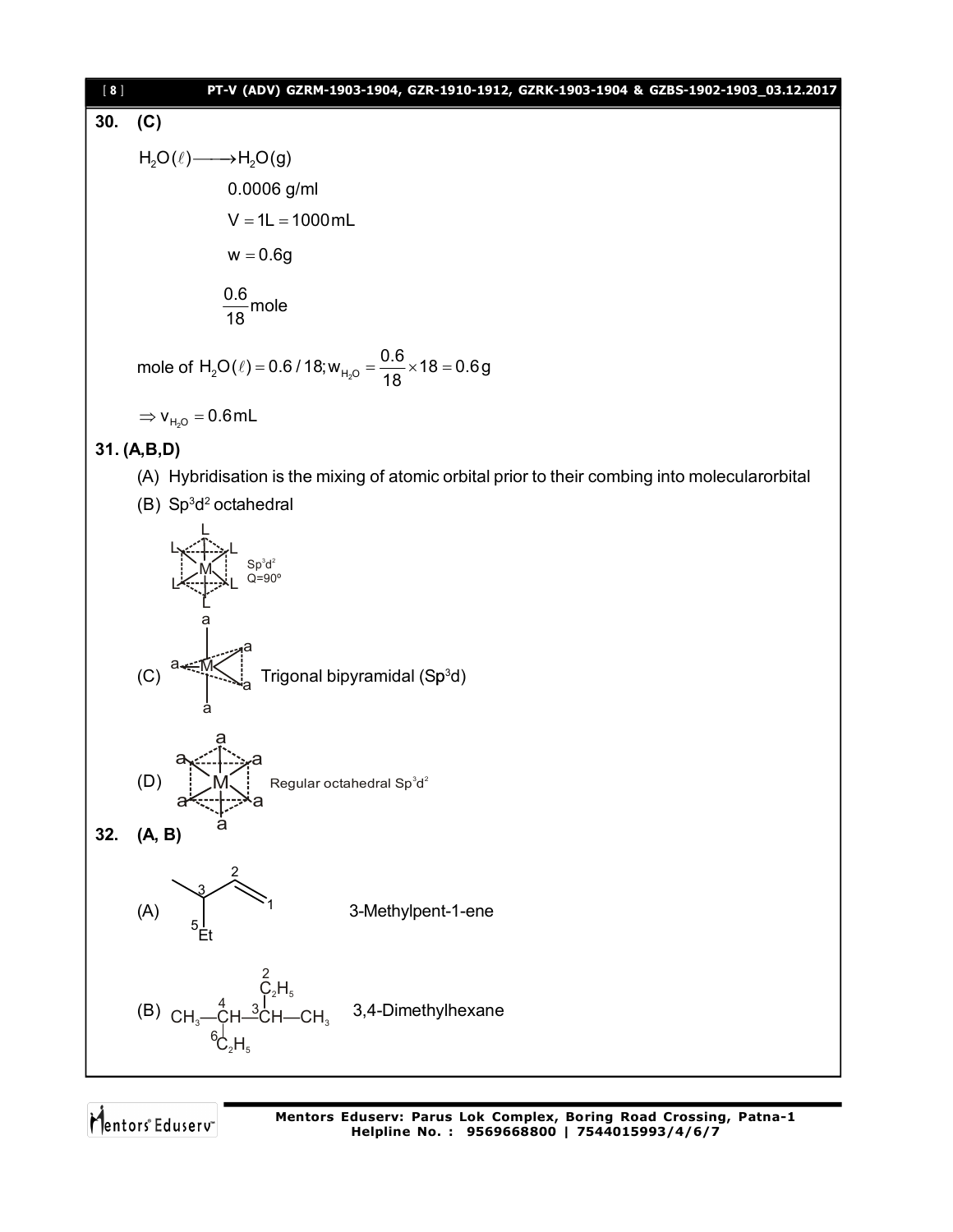#### **PT-V (ADV) GZRM-1903-1904, GZR-1910-1912, GZRK-1903-1904 & GZBS-1902-1903\_03.12.2017** [ **9** ]

**33. (A,D) 34. (A, C, D)**  $V_{\text{strength}} = 28$ ;  $\therefore M = \frac{28}{112} = 2.5$ 11.2  $=\frac{20}{14.0}$  = 2  $\therefore$  1 L contain 2.5 moles of H<sub>2</sub>O<sub>2</sub> or  $2.5 \times 34 = 85$  g H<sub>2</sub>O<sub>2</sub> Mass of 1 litre solution = 265g  $(: d = 265 g/L)$ :  $W_{H_2O} = 180$  g or moles of H<sub>2</sub>O = 10  $x_{H_2O_2} = \frac{2.5}{3.5 \times 10} = 0.2$  $2.5 + 10$  $=\frac{\square \cdot \square}{\square \cdot \square}=($  $\frac{.5}{.5+10}$  = 0.2; %  $\frac{w}{v}$  =  $\frac{2.5 \times 34}{1000}$  × 100 = 8.5 v 1000  $=\frac{2.5\times34}{1000}\times100=8$  $m = \frac{2.5}{100} \times 1000 = 13.88$ 180  $=\frac{210}{100} \times 1000 = 1$ **35. (A, B, C)** Option (d) is incorrect because the kinetic energy and potential energy of electrons are different. **36. (4)** No. of alkyl group = types of hydrogen. **37. (5)** C—C—C—C—C C C C 1º 1º 1º 1º 1º **38. (4)** Basic compound = CsOH,  $Sr(OH)_{2}$ Ca(OH) $_{\textrm{\tiny{2}}}$ , Ba(OH) $_{\textrm{\tiny{2}}}$ , NaOH —Acidic compound - OC(OH) $_{\rm 2}$  SO $_{\rm 2}$ (OH) $_{\rm 2}$ , BrOH,O $_{\rm 2}$ NOH [Total 4 Nos] **39. (2) 40. (5)** The n.factor of KBrO $_{_3}$  in the reaction is 5

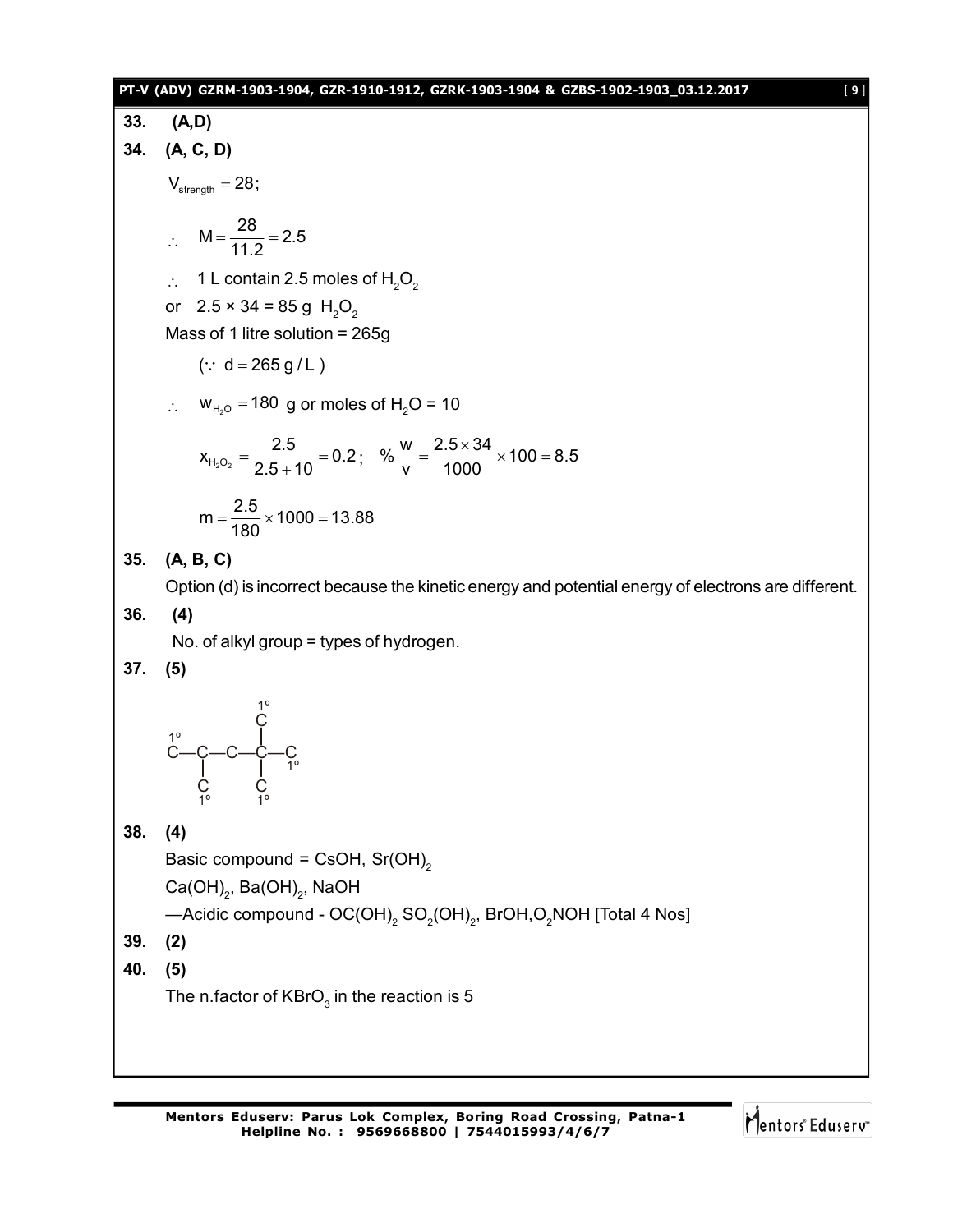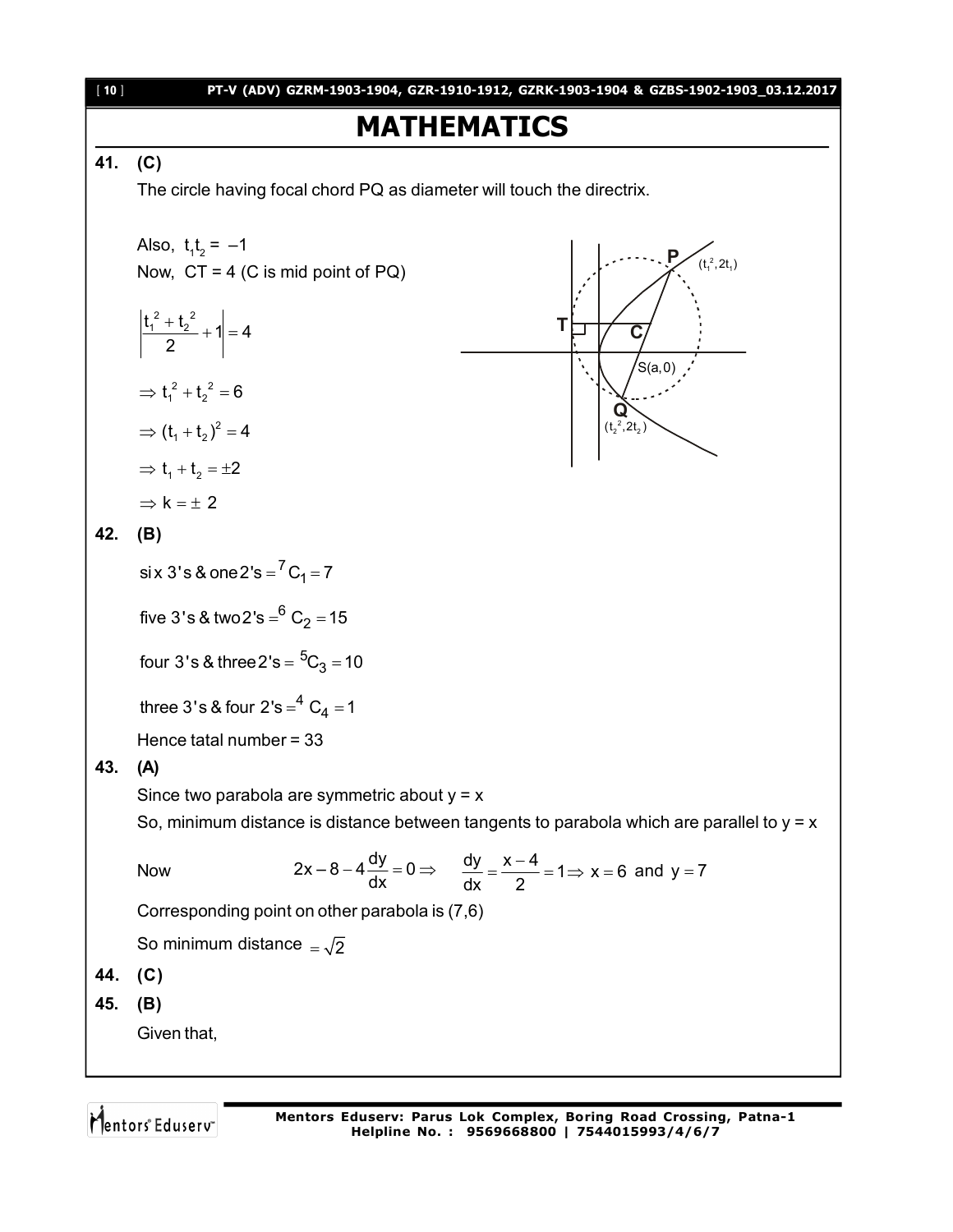**PT-V (ADV) GZRM-1903-1904, GZR-1910-1912, GZRK-1903-1904 & GZBS-1902-1903\_03.12.2017** [ **11** ]

$$
f(\theta) = \sin^2 \theta + \sin^2 \left(\theta + \frac{2\pi}{3}\right) + \sin^2 \left(\theta + \frac{4\pi}{3}\right)
$$
  
\n
$$
= 1 + \sin^2 \theta - \left[\cos^2 \left(\theta + \frac{2\pi}{3}\right) - \sin^2 \left(\theta + \frac{\pi}{3}\right)\right]
$$
  
\n
$$
= 1 + \sin^2 \theta - \cos (2\theta + \pi) \cos \frac{\pi}{3} = 1 + \sin^2 \theta + \frac{\cos 2\theta}{2}
$$
  
\n
$$
= 1 + \sin^2 \theta + \frac{1}{2} - \sin^2 \theta = \frac{3}{2}
$$
  
\nHence,  $f\left(\frac{\pi}{15}\right) = \frac{3}{2}$   
\n(B)  
\nAny second degree curve passing through the intersection of the given curves is  
\n $ax^2 + 4xy + 2y^2 + x + y + 5 + \lambda (ax^2 + 6xy + 5y^2 + 2x + 3y + 8) = 0$   
\nIf it is a circle, then coefficient of  $x^2$  = coefficient of  $y^2$  and coefficient of  $xy = 0$   
\n $a (1 + \lambda) = 2 + 5\lambda$  and  $4 + 6\lambda = 0$   
\n $\Rightarrow a = \frac{2+5\lambda}{1+\lambda}$  and  $\lambda = -\frac{2}{3} \Rightarrow a = \frac{\frac{2-3\pi}{3}}{1-\frac{2}{3}} = -4$ .  
\n(A)  
\nLet d be the distance between the centres of two circles of radii  $r_1$  and  $r_2$ .  
\nThese circle intersect at two distinct points if  $|r_1 - r_2| < d < r_1 + r_2$   
\nHere, the radii of the two circles are r and 3 and distance between the centres is 5.  
\nThus,  $|r - 3| < 5 < r + 3 \Rightarrow -2 < r < 8$  and  $r > 2 \Rightarrow 2 < r < 8$ .  
\n(A)  
\n(B)  
\n3. A<sub>1</sub>, A<sub>2</sub>,..., A<sub>n</sub>, 54 are in AP with common difference d  
\n $8 \frac{A_8}{A_{n-2}} = \frac{3}{5}$   
\n $d = \frac{54-3}{n+1} = \frac{51}{n+1}$ 

 $A_8$  = 3 + 8d &  $A_{n-2}$  = 3 + (n – 2) d

**46. (B)**

**47. (A)**

**48. (A) 49. (B)**

Mentors Eduserv

and  $r_{2}$ .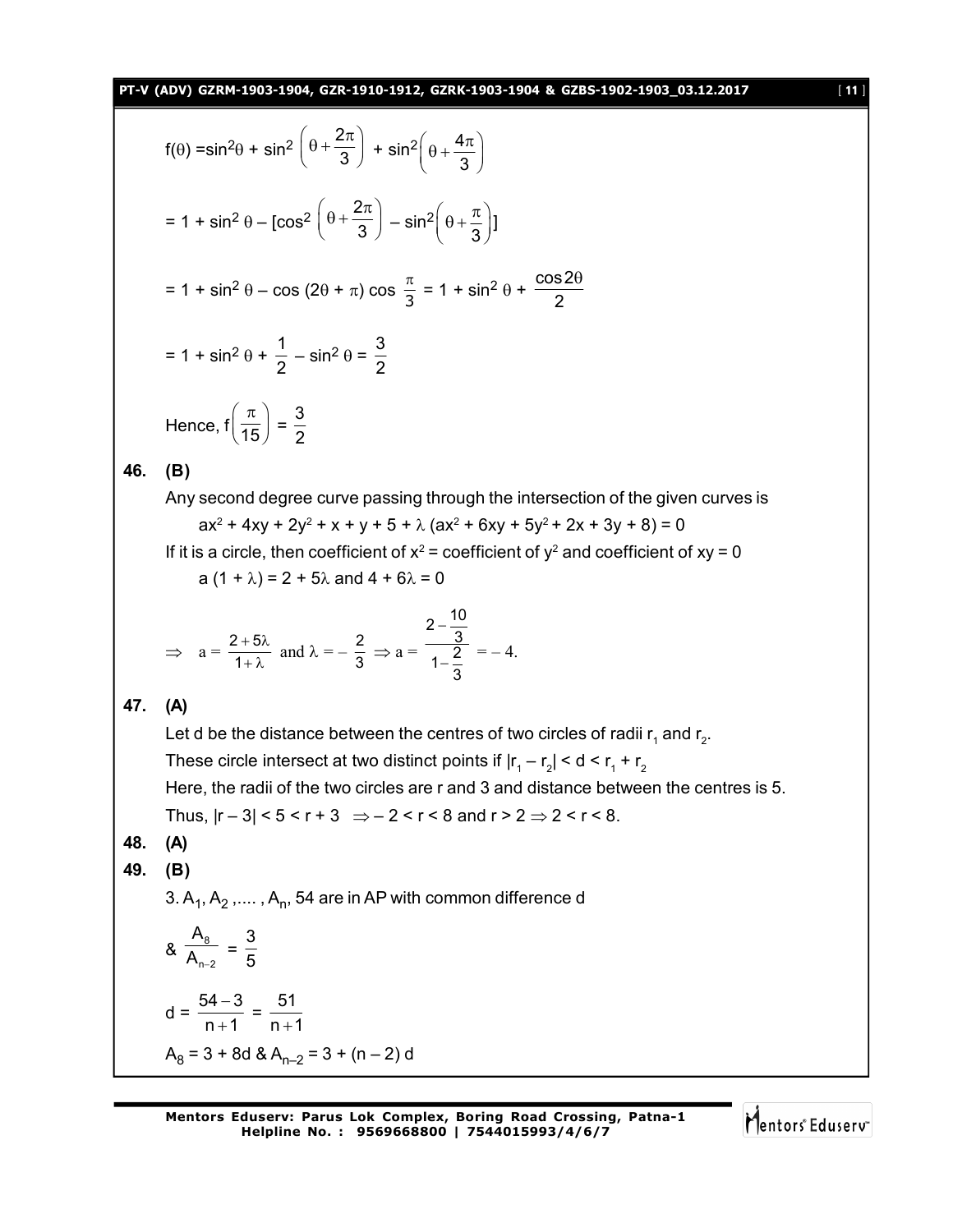[ **12** ] **PT-V (ADV) GZRM-1903-1904, GZR-1910-1912, GZRK-1903-1904 & GZBS-1902-1903\_03.12.2017**

$$
\frac{A_8}{A_{n-2}} = \frac{3+8d}{3+(n-2)d} = \frac{3}{5}
$$
\n  
\n⇒ 
$$
\frac{3+8(\frac{51}{n+1})}{3+(n-2)(\frac{51}{n+1})} = \frac{3}{5}
$$
\n  
\n⇒ 
$$
\frac{n+1+136}{n+1+(n-2)17} = \frac{3}{5} \Rightarrow 5(n+137) = 3 (18n-33) \Rightarrow 784 = 49n
$$
\n  
\n⇒ 
$$
n = \frac{784}{49} = \frac{112}{7} \Rightarrow n = 16
$$
\n  
\n50. (B)\n  
\nLet a and b are first and 50th terms of the G.P, then\n  
\n
$$
(a_3 \cdot a_{48}) \cdot (a_{13} \cdot a_{38}) \cdot (a_{23} \cdot a_{28}) = 343
$$
\n  
\n⇒ 
$$
(ab)^3 = 343 \Rightarrow ab = 7
$$
\n  
\nProduct of first 50 terms =  $(\sqrt{ab})^{50} = 7^{25}$ \n  
\n51. (A, B, C, D)\n  
\nAny point on the parabola is  $P(at^2, 2at)$ \n  
\n∴ midpoint of S (a, 0) and P (at<sup>2</sup>, 2at) is\n  
\n
$$
R(\frac{a+at^2}{2}, at) = (h,k) \quad \therefore h = \frac{a+at^2}{2}, k = at
$$
\nEliminate t,\ni.e.  $2x = a(1+\frac{y^2}{a^2}) = a + \frac{y^2}{a}$ \ni.e.  $2ax = a^2 + y^2$ \n  
\ni.e.  $y^2 = 2a(x-\frac{a}{2})$ \n  
\nIts a parabola with vertex at  $(\frac{a}{2}, 0)$ 

Mentors<sup>®</sup> Eduserv<sup>®</sup>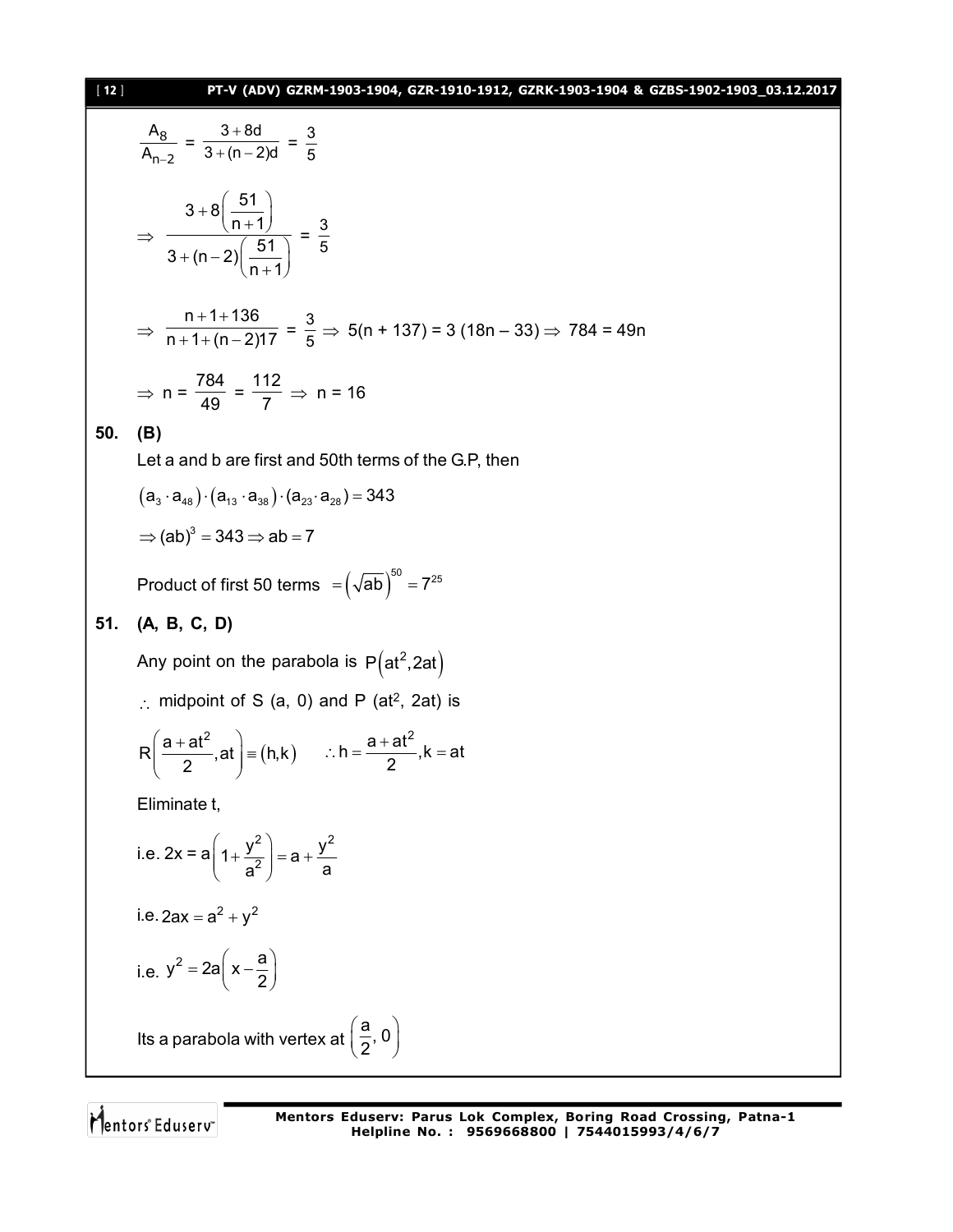#### latus rectum = 2a Directrix is  $x - \frac{a}{2} = -\frac{a}{2}$  i.e.  $x = 0$ 2 2  $-\frac{a}{2}=-\frac{a}{2}$  i.e. x = 0 focus is (a, 0) **52. (A) (C) (D)** In  $\triangle PRS$  tan $\alpha = \frac{RS}{2r}$  ----(1) in  $\triangle PRQ$ , cot $\alpha = \frac{PQ}{2r}$  $\alpha = \frac{1}{2r}$  ----(2) P | A — AR Q S 90 –  $\alpha$ 90  $-\alpha$ x From (1) and (2) PQ, 2r, RS are in G.P. in  $\triangle$ PXQ, cos $\alpha = \frac{QX}{R}$ PQ  $\triangle$ PXQ, cos  $\alpha = \frac{Q}{R}$  -----(3) in  $\triangle$ XRS, cos  $\alpha = \frac{RX}{RS}$  -----(4) From (3) and (4),  $\frac{PQ}{RS} = \frac{QX}{RX}$ Now  $\triangle P$ ox and  $\triangle R$ SX  $PQ^{2} = QX^{2} + PX^{2}$ ,  $RS^{2} = SX^{2} + RX^{2}$ Adding  $(PQ)^2 + (RS)^2 = (QX)^2 + SX^2 + PX^2 + RX^2$  $\Rightarrow (PQ)^2 + (RS)^2 = (PR)^2 + (QS)^2$ **53. (A,D) 54. (A, B) 55. (A,B,C,D)** We have  $b_3 > 4b_2 - 3b_1 \Rightarrow b_1 r^2 > 4b_1 r - 3b_1 \Rightarrow r^2 > 4r - 3$  [: b<sub>1</sub>  $[\cdot, b] > 0$  $\Rightarrow$  r² – 4r + 3 > 0  $\Rightarrow$  (r – 3)(r – 1) > 0  $\Rightarrow$  r > 3 or r < 1 Since  $r = 3.5$  and  $r = 5.2$  are both greater than 3, so (C) and (D) are true. Hence  $(A)$ ,  $(B)$ ,  $(C)$  and  $(D)$  are the correct answers. **56. (1)**  $x = \frac{1}{0} (999...9) = \frac{1}{0} (10^{20} - 1);$  $=$   $\frac{1}{9}(999...9)$  $=$   $\frac{1}{9}(10^{20}-1)$ ;  $y = \frac{1}{3}(999...9)$  $=$   $\frac{1}{3}(10^{10}-1)$ ;  $=$   $\frac{1}{3}(999...9)$   $=$   $\frac{1}{3}(10^{10}-1)$ ;  $z = \frac{2}{9}(999...9)$   $=$   $\frac{2}{9}(10^{10}-1)$  $9^{(3)}$  9  $=\frac{1}{6}(999....9)=\frac{1}{6}(10^{10}-1)$

**PT-V (ADV) GZRM-1903-1904, GZR-1910-1912, GZRK-1903-1904 & GZBS-1902-1903\_03.12.2017** [ **13** ]

**Mentors Eduserv: Parus Lok Complex, Boring Road Crossing, Patna-1 Helpline No. : 9569668800 | 7544015993/4/6/7**

**57. (2)**

Mentors<sup>®</sup> Eduserv<sup>®</sup>